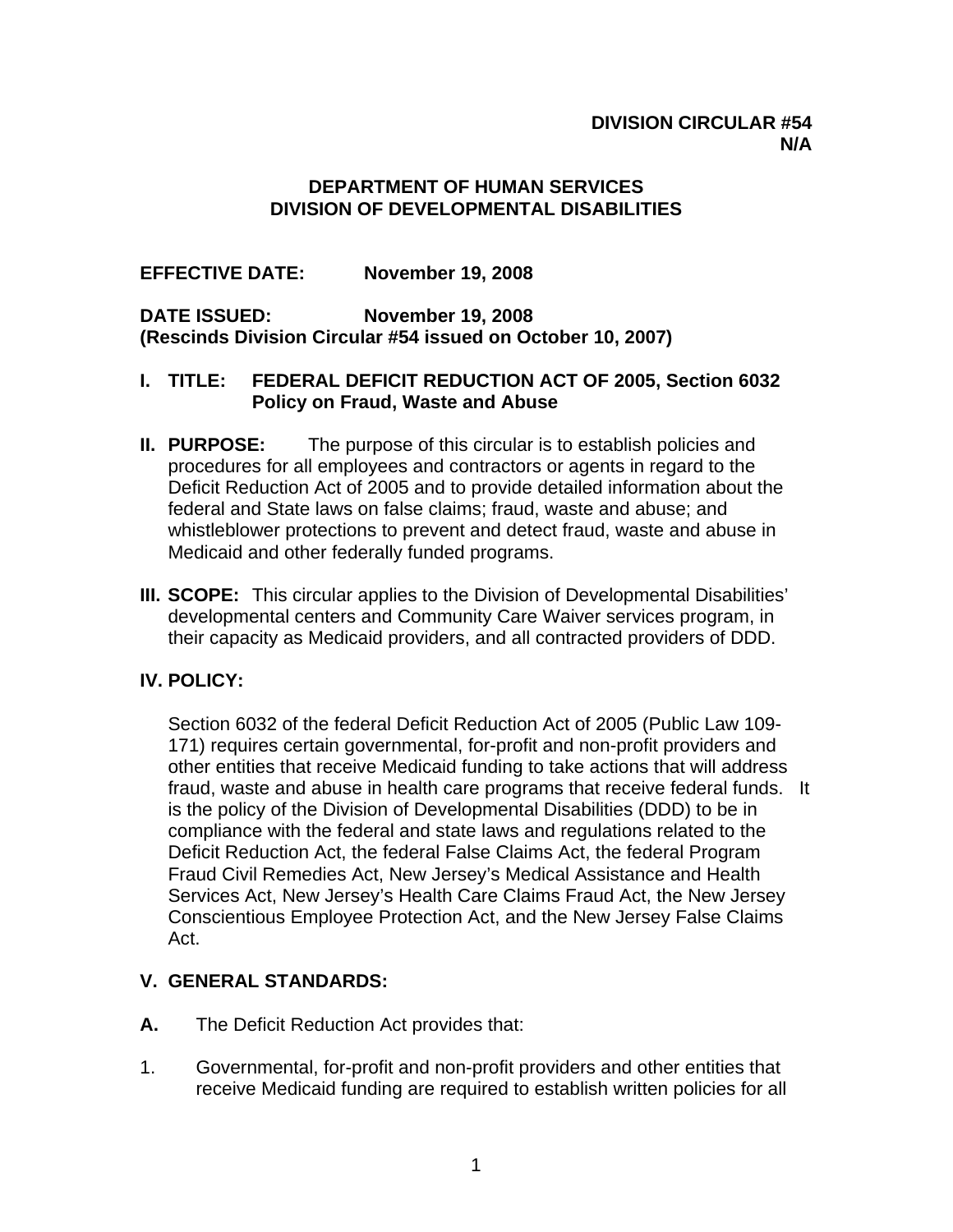employees and contractors or agents that provide detailed information about the federal and State laws on false claims; fraud, waste and abuse; and whistleblower protections, and separate administrative remedies for false claims or statements;

- 2. Include as part of the written policies, detailed provisions regarding the entity's policies and procedures for detecting and preventing fraud, waste, and abuse, and;
- 3. Provide employees with a specific discussion of the rights of the employees to be protected as whistleblowers and the entity's policies and procedures for preventing and detecting fraud, waste, and abuse.
- 4. Under Section 6032, the DDD contracted providers must establish and make available to their employees, and to their contractors and agents, policies that explain:
	- (a) the federal and New Jersey laws that deal with false claims in Medicaid, Medicare and other federally funded health care programs; and
	- (b) the policies and procedures that the DDD contracted providers have in place to detect and prevent fraud, waste and abuse in these programs.
- 5. The contractors and agents that do business with DDD contracted providers must then adopt policies and make them available to their employees.
- 6. DDD components are required to post information on how employees may report Medicaid fraud, waste or abuse. A poster is appended to this circular that is to be posted in employee common areas.

#### **B. Definitions:**

For purposes of this circular, the following terms shall have the meaning defined herein:

"Claim" means any request or demand for money that is submitted to the federal government or its contractors.

"Contractor or agent" means any contractor, subcontractor, or agent, or other person which or who, on behalf of DDD, furnishes, or otherwise authorizes the furnishing of Medicaid health care items or services, including the DDD Community Care Waiver and developmental centers,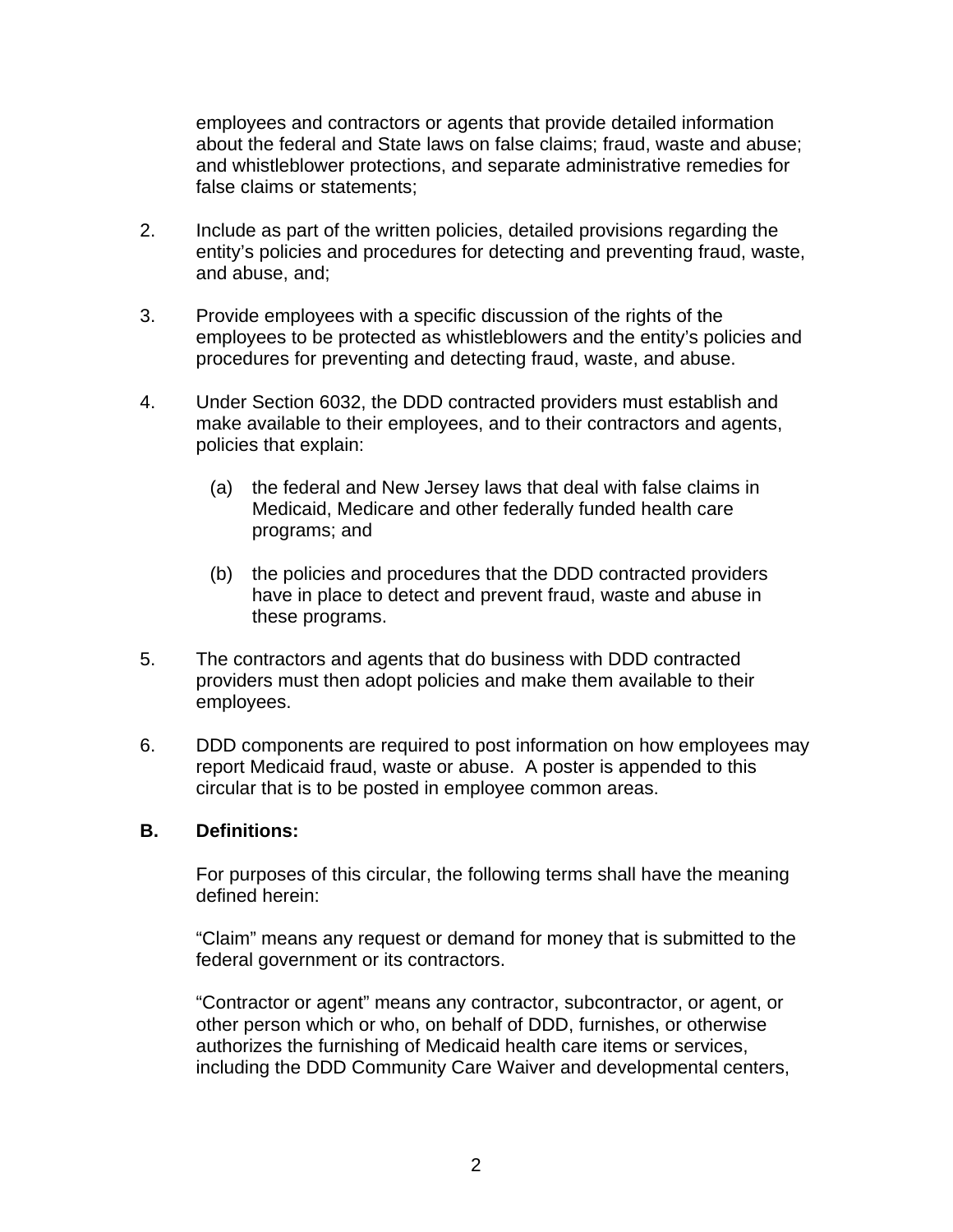performs billing or coding functions, or is involved in monitoring of health care provided by the Division.

"Knowing and/or knowingly" means that a person, with respect to the information has actual knowledge of the information; acts in a deliberate ignorance of the truth or falsity of the information; or acts in reckless disregard of the truth or falsity of the information; no proof of specific intent to defraud is required.

# **C. Procedure for Reporting Fraud, Waste or Abuse:**

- 1. If you are an employee at DHS, DDD, or an employee of a contractor or agent of DHS, DDD and believe that there is fraud, waste or abuse in Medicaid, Medicare or other health care program receiving federal funds, or in any health care program involving just state funds, you can do one of the following in addition to the current procedures that you follow:
	- a. You may report directly to the DDD Compliance Officer, Division of Developmental Disabilities, P.O. Box 726, Trenton, NJ 08625, Phone: 800-626-6077 or report your concerns to your supervisor. Your supervisor will then report this up the chain of command to be forwarded to the DDD Compliance Officer for review and appropriate action. Your supervisor(s) will keep your name confidential if you wish.
	- b. Call the toll-free NJ Fraud and Abuse Hotline at 1-888-9FRAUD5 (1-888-937-2835) and report any information about fraud, waste or abuse in Medicaid, DDD Community Care Waiver, NJ FamilyCare, General Assistance or any other program for which the Division of Medical Assistance and Health Services (DMAHS) is responsible in whole or in part. You can either speak to the hotline operator, or leave a message if the operator does not answer. You do not have to give your name if you do not want to. You might also receive a reward if your call leads to a recovery.
	- c. Call the toll-free hotline established by the federal Office of Inspector General in the U.S. Department of Health and Human Services to report any fraud, waste or abuse involving Medicare or any other health care program involving only federal funds. That hotline number is 1-800-HHS-TIPS (1-800-447-8477). For more information about this hotline and about other ways to contact the Office of Inspector General, you can go to <http://oig.hhs.gov/hotline.html>.
- 2. If you report fraud, waste or abuse, you are protected as a "whistleblower" under a state law from any punishment or other retaliation. This state law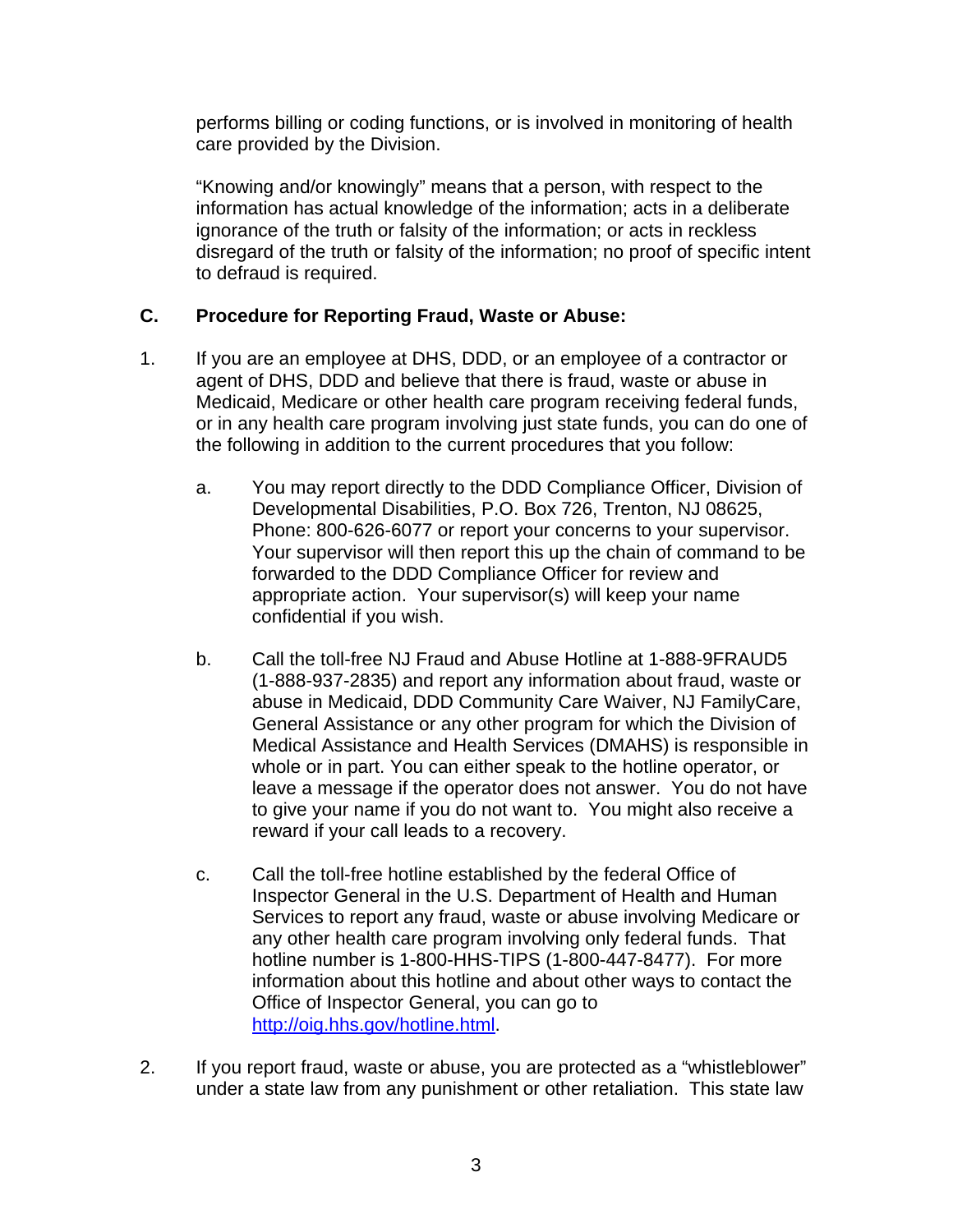is known as the "Conscientious Employee Protection Act", and is described in the notice issued by the New Jersey Department of Labor and Workforce Development that can be found at [http://www.state.nj.us/labor/AD-270\(11X17\).pdf.](http://www.state.nj.us/labor/AD-270(11X17).pdf)

a. If you are a "whistleblower", you can also file a lawsuit called a "qui tam action" in federal court under a federal law known as the "Federal False Claims Act". You can also file such an action in either federal or State court under the New Jersey False Claims Act. These laws also protect you from punishment or other retaliation, and if you are successful, you might get a share of the recovery. These laws are described in more detail in section V.D. of this circular.

# **D. Information on Relevant Federal and State Statutes**

The following information is provided for reference purposes only. Refer to the actual statute for the complete requirements.

#### **1. Federal False Claims Act, 31 U.S.C. 3729-3733**

The Act establishes liability when any person or entity improperly receives from or avoids payment to the Federal government--tax fraud excepted. In summary, the Act prohibits:

- a. Knowingly presenting, or causing to be presented to the Government a false claim for payment;
- b. Knowingly making, using, or causing to be made or used, a false record or statement to get a false claim paid or approved by the government;
- c. Conspiring to defraud the Government by getting a false claim allowed or paid;
- d. Falsely certifying the type or amount of property to be used by the Government;
- e. Certifying receipt of property on a document without completely knowing that the information is true;
- f. Knowingly buying Government property from an unauthorized officer of the Government, and;
- g. Knowingly making, using, or causing to be made or used a false record to avoid, or decrease an obligation to pay or transmit property to the Government.

Any individual or entity engaging in any of the seven categories of prohibited actions listed in 31 U.S.C. 3729(a), including the submission of false claims to federally-funded health care programs, shall be liable for a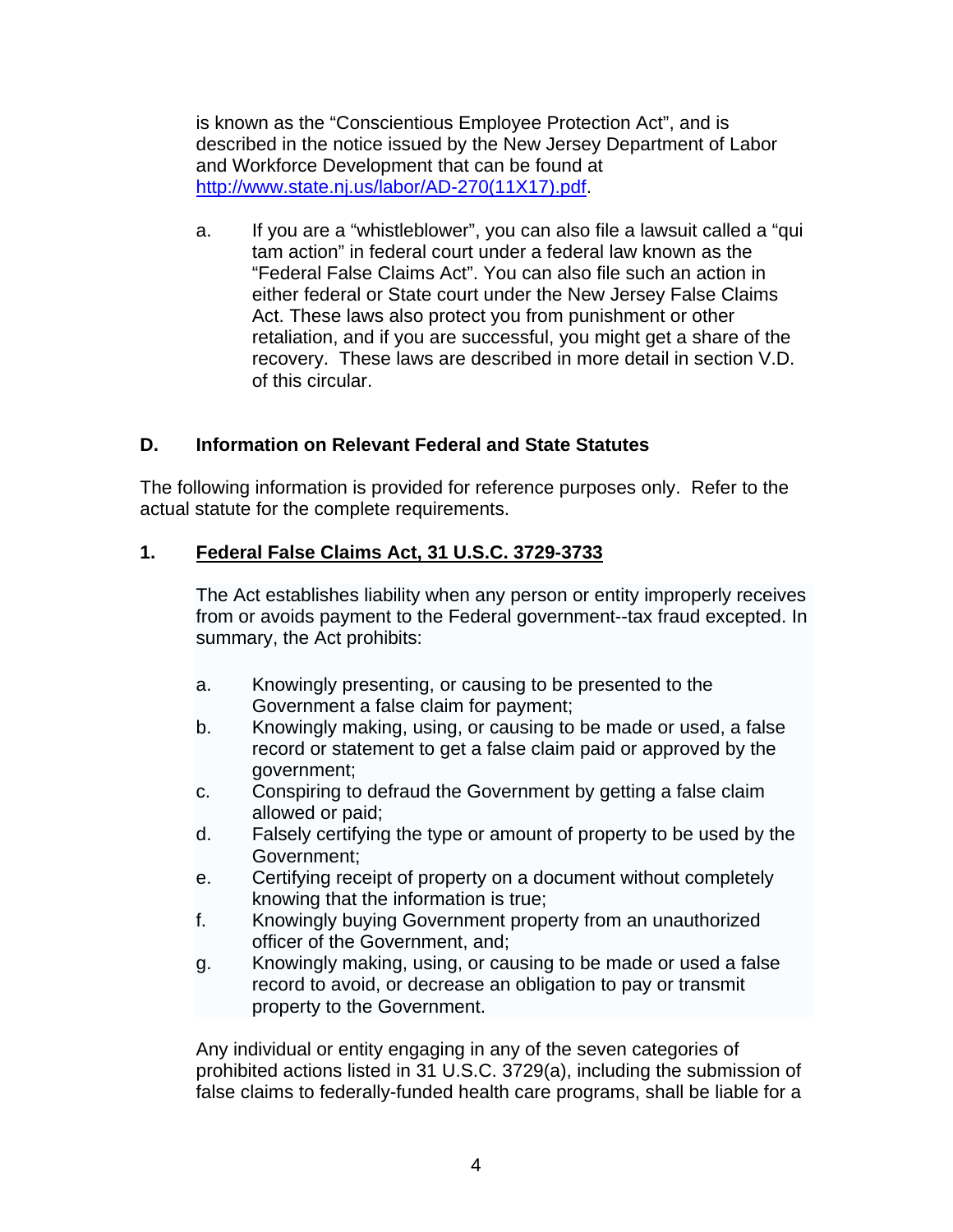civil penalty which currently is not less than \$5,500 and not more than \$11,000 per false claim, plus three times the amount of damages sustained by the federal government. The amount of the false claims penalty is to be adjusted periodically for inflation in accordance with a federal formula.

The U.S. Attorney General may bring an action under this law. In addition, the law provides that any "whistleblower" may bring an action under this act on his own behalf and for the United States Government. These actions, which must be filed in U.S. District Court, are known as "qui tam" actions. The Government, after reviewing the complaint and supporting evidence, may decide either to take over the action, or decline to do so, in which case the whistleblower may conduct the action. If either the Government or the whistleblower is successful, the whistleblower is entitled to receive a percentage of the recovery. If prosecuted by the federal government, these qui tam actions are generally handled by the various U.S. Attorney's Offices, or by the U.S. Justice Department.

#### **Whistleblower Protections:**

31 U.S.C. 3730(h) provides that any employee who is subject to retaliation or discrimination by an employer in the terms and conditions of employment because the employee lawfully sought to take action or assist in taking action under this act "shall be entitled to all relief necessary to make the employee whole." This includes reinstatement with seniority restored to what it would have been without the retaliation or discrimination, double the amount of back pay, interest on back pay, and compensation for any special damages sustained as a result of the employer's actions, including litigation costs and reasonable attorney's fees.

#### **2. Federal Program Fraud Civil Remedies Act, 31 U.S.C. 3801-3812**

Provides federal administrative remedies for false claims and statements, including those made to federally funded health care programs. Current civil penalties are \$5,500 for each false claim or statement, and an assessment in lieu of damages sustained by the federal government of up to double damages for each false claim for which the Government makes a payment. The amount of the false claims penalty is to be adjusted periodically for inflation in accordance with a federal formula.

#### **3. New Jersey Medical Assistance and Health Services Act – Criminal Penalties, N.J.S. 30:4D-17(a)-(d)**

Provides criminal penalties for individuals and entities engaging in fraud or other criminal violations relating to Title XIX-funded programs. They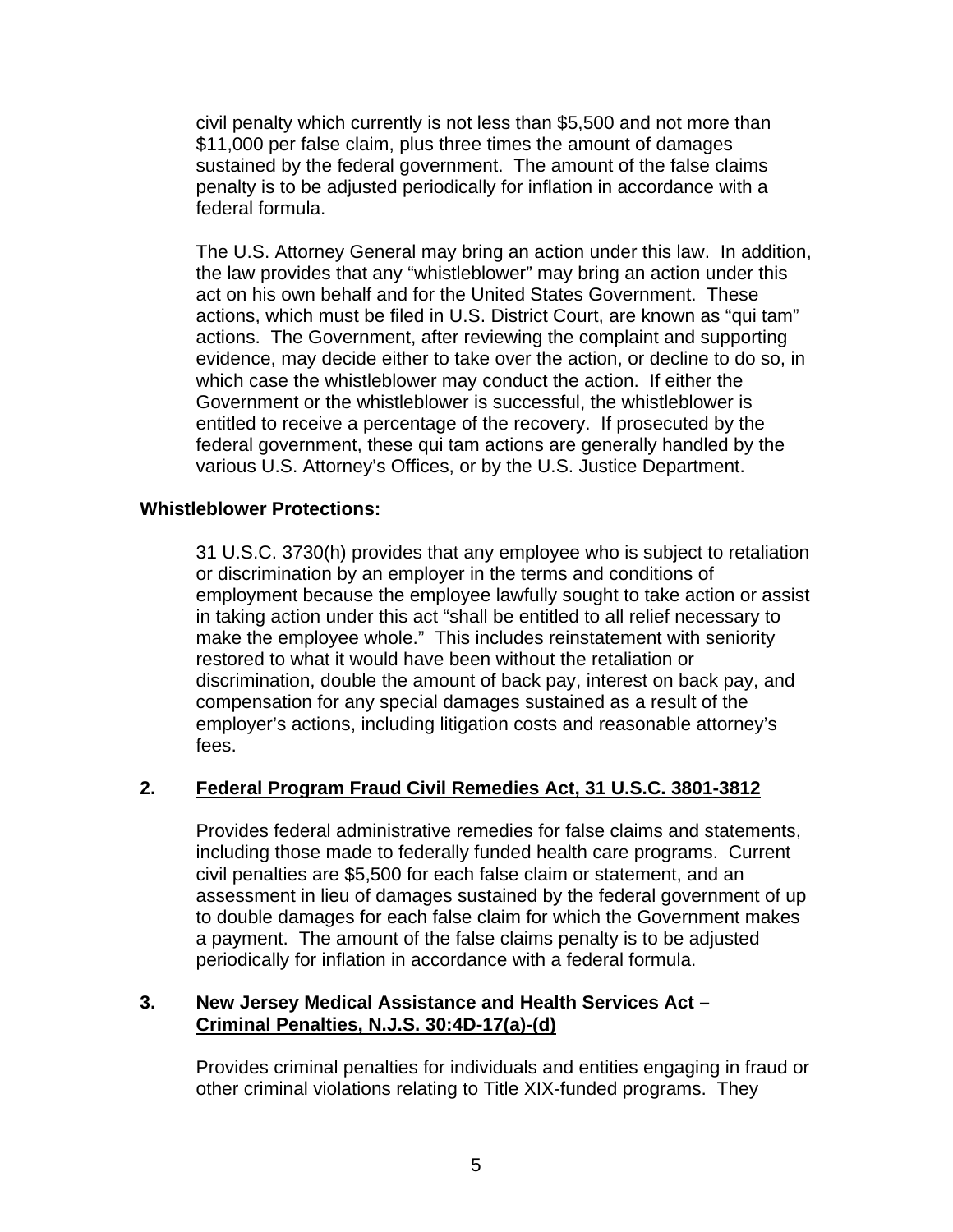include: (a) fraudulent receipt of payments or benefits: fine of up to \$10,000, imprisonment for up to 3 years, or both; (b) false claims, statements or omissions, or conversion of benefits or payments: fine of up to \$10,000, imprisonment for up to 3 years, or both; (c) kickbacks, rebates and bribes: fine of up to \$10,000, imprisonment for up to 3 years, or both; and (d) false statements or representations about conditions or operations of an institution or facility to qualify for payments: fine of up to \$3,000, or imprisonment for up to 1 year, or both. Criminal prosecutions are generally handled by the Medicaid Fraud Section within the Office of Insurance Fraud Prosecutor, in the N.J. Division of Criminal Justice.

#### **Civil Remedies, N.J.S. 30:4D-7.h., N.J.S. 30:4D-17(e)-(i); N.J.S. 30:4D-17.1.a.:**

In addition to the criminal sanctions discussed in section 3 above, violations of N.J.S. 30:4D-17(a)-(d) can also result in the following civil sanctions: (a) unintentional violations: recovery of overpayments and interest; (b) intentional violation: recovery of overpayments, interest, up to triple damages, and, as indicated in section V.D.8, below, a penalty (which was increased from \$2,000 to \$5,500 to \$11,000) for each false claim as a result of the NJ False Claims Act. Recovery actions are generally pursued administratively by the Division of Medical Assistance and Health Services, with the assistance of the Division of Law in the N.J. Attorney General's Office, and can be obtained against any individual or entity responsible for or receiving the benefit or possession of the incorrect payments.

In addition to recovery actions, violations can result in the exclusion of an individual or entity from participation in all health care programs funded in whole or in part by the N.J. Division of Medical Assistance and Health Services. Recovery and exclusion can also be obtained as part of a criminal prosecution by the Medicaid Fraud Section of the N.J. Division of Criminal Justice.

#### **4. Health Care Claims Fraud Act N.J.S. 2C:21-4.2 & 4.3; N.J.S. 2C:51-5**

Provides the following criminal penalties for health care claims fraud, including the submission of false claims to programs funded in whole or in part with state funds:

a. A practitioner who knowingly commits health care claims fraud in the course of providing professional services is guilty of a crime of the second degree, and is subject to a fine of up to 5 times the monetary benefits obtained or sought to be obtained and to permanent forfeiture of his license;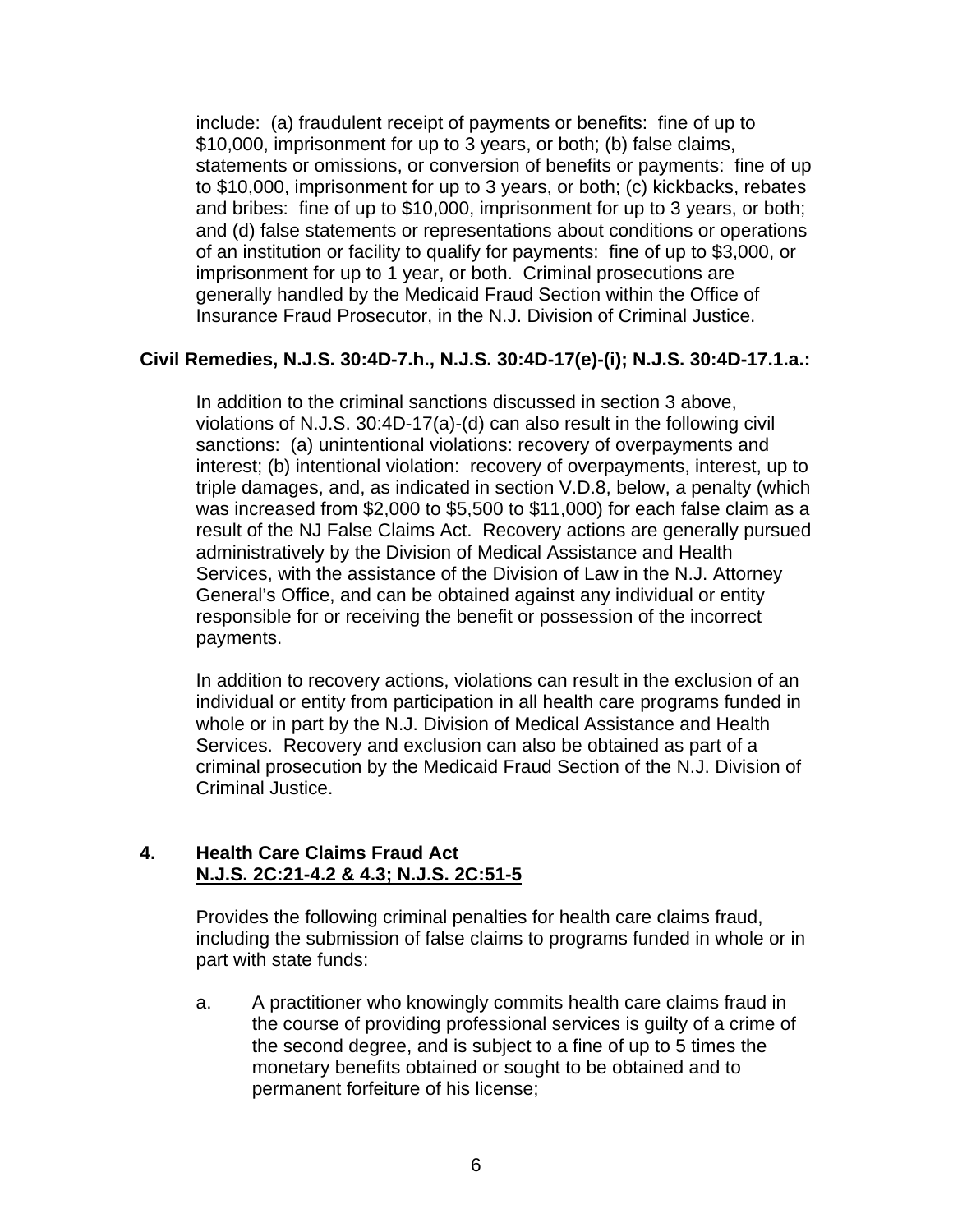- b. A practitioner who recklessly commits health care claims fraud in the course of providing professional services is guilty of a crime of the third degree, and is subject to a fine of up to 5 times the pecuniary benefit obtained or sought to be obtained and the suspension of his license for up to 1 year;
- c. A person who is not a practitioner subject to paragraph a. or b. above (for example, someone who is not licensed, registered or certified by an appropriate State agency as a health care professional) is guilty of a crime of the third degree if that person knowingly commits health care claims fraud. Such a person is guilty of a crime of the second degree of that person knowingly commits 5 or more acts of health care claims fraud, and the aggregate monetary benefit obtained or sought to be obtained is at least \$1,000. In addition to all other criminal penalties allowed by law, such a person may be subject to a fine of up to 5 times the monetary benefit obtained or sought to be obtained;
- d. A person who is not a practitioner subject to paragraph a. or b. above is guilty of a crime of the fourth degree if that person recklessly commits health care claims fraud. In addition to all other criminal penalties allowed by law, such a person may be subject to a fine of up to 5 times the monetary benefit obtained or sought to be obtained.

# **5. The Uniform Enforcement Act N.J.S. 45:1-21. b. and o.**

Provides that a licensure board within the N.J. Division of Consumer Affairs "may refuse to admit a person to an examination or may refuse to issue or may suspend or revoke any certificate, registration or license issued by the board" who as engaged in "dishonesty, fraud, deception, misrepresentation, false promise or false pretense:, or has "[a]dvertised fraudulently in any manner."

#### **6. N.J. Consumer Fraud Act N.J.S. 56:8-2, 56:8-3.1, 56:8-13, 56:8-14 and 56:8-15**

Makes unlawful the use of "any unconscionable commercial practice, deception, fraud, false pretense, false promise, misrepresentation, or the knowing concealment, suppression, or omission of any material fact", with the intent that others rely upon it, in connection with the sale, rental or distribution of any items or services by a person, or with the subsequent performance of that person.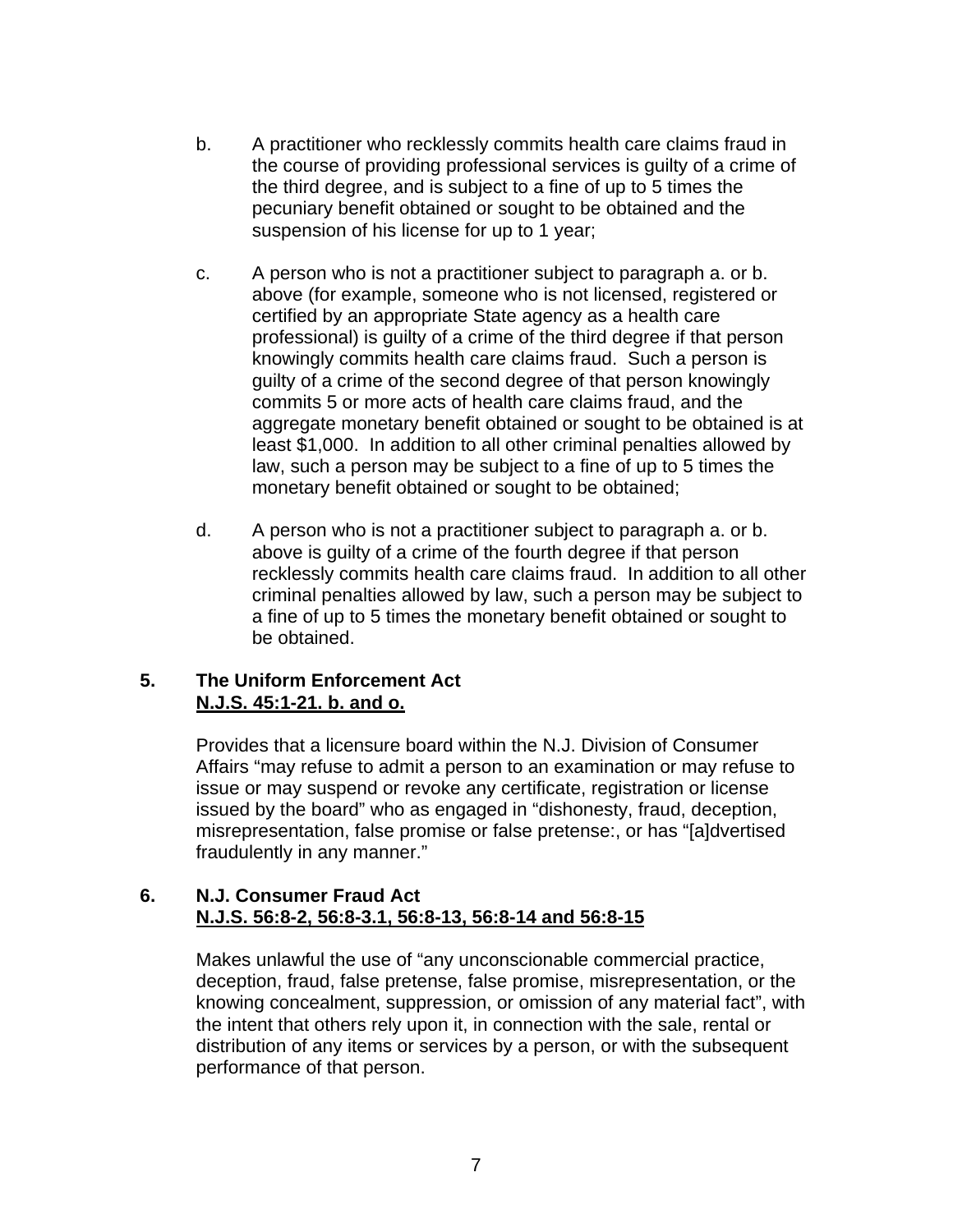This law permits the N.J. Attorney General, in addition to any other penalty provided by law, to assess a penalty of not more than \$10,000 for the first offense and not more than \$20,000 for the second and each subsequent offense. Restitution to the victim also can be ordered.

#### **7. Conscientious Employee Protection Act, "Whistleblower Act", N.J.S.A. 34:19-4**

New Jersey law prohibits an employer from taking any retaliatory action against an employee because the employee does any of the following:

- a. Discloses, or threatens to disclose, to a supervisor or to a public body an activity, policy or practice of the employer or another employer, with whom there is a business relationship, that the employee reasonably believes is in violation of a law, or a rule or regulation issued under the law, or, in the case of an employee who is a licensed or certified health care professional, reasonably believes constitutes improper quality of patient care;
- b. Provides information to, or testifies before, any public body conducting an investigation, hearing or inquiry into any violation of law, or a rule or regulation issued under the law by the employer or another employer, with whom there is a business relationship, or, in the case of an employee who is a licensed or certified health care professional, provides information to, or testifies before, any public body conducting an investigation, hearing or inquiry into quality of patient care; or
- c. Provides information involving deception of, or misrepresentation to, any shareholder, investor, client, patient, customer, employee, former employee, retiree or pensioner of the employer or any governmental entity.
- d. Provides information regarding any perceived criminal or fraudulent activity, policy or practice of deception or misrepresentation which the employee reasonably believes may defraud any shareholder, investor, client, patient, customer, employee, former employee, retiree or pensioner of the employer or any governmental entity.
- e. Objects to, or refuses to participate in, any activity, policy or practice which the employee reasonably believes:
	- i. is in violation of a law, or a rule or regulation issued under the law or, if the employee is a licensed or certified health care professional, constitutes improper quality of patient care;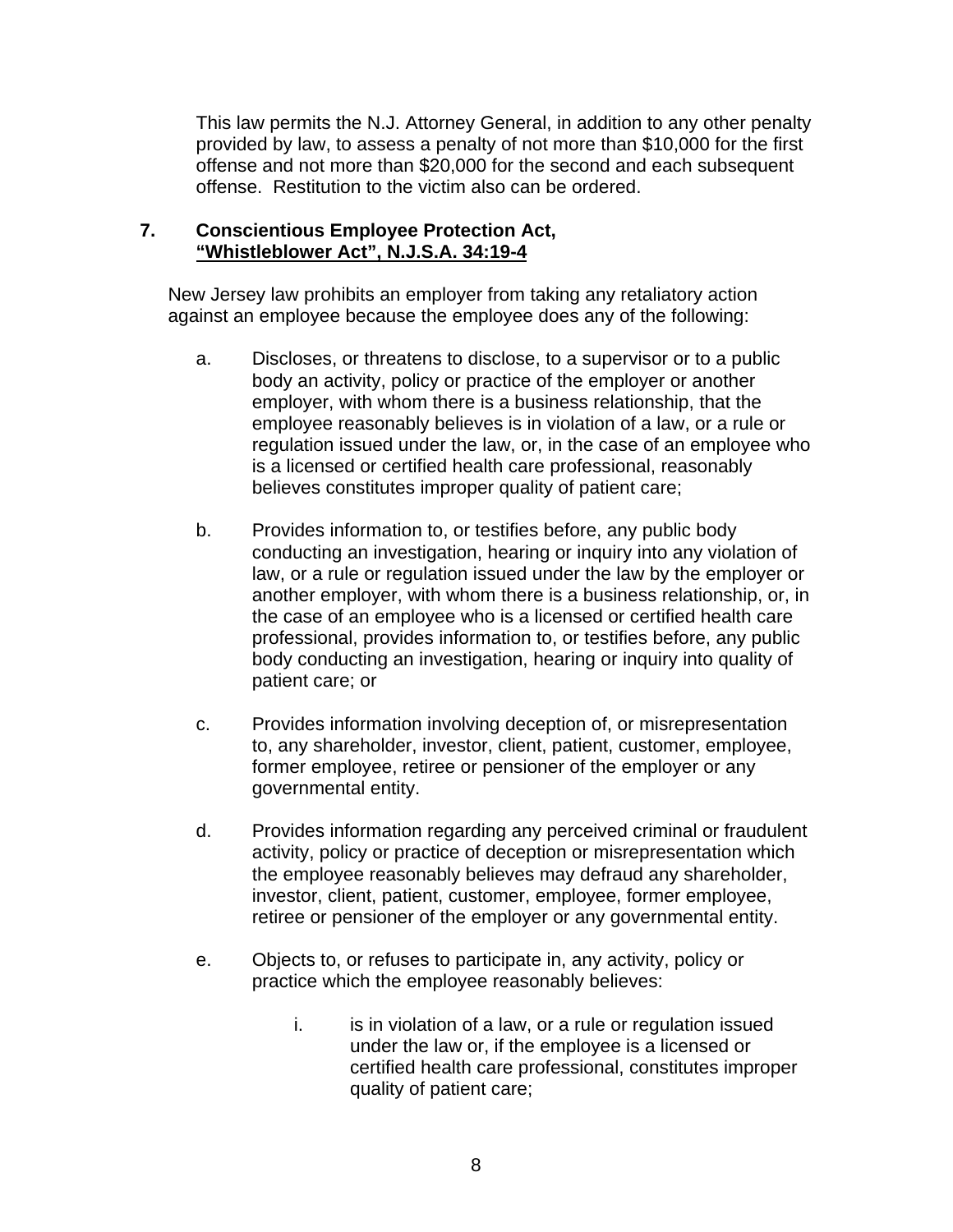- ii. is fraudulent or criminal; or
- iii. is incompatible with a clear mandate of public policy concerning the public health, safety or welfare or protection of the environment. N.J.S.A. 34:19-3.

The protection against retaliation, when a disclosure is made to a public body, does not apply unless the employee has brought the activity, policy or practice to the attention of a supervisor of the employee by written notice and given the employer a reasonable opportunity to correct the activity, policy or practice. However, disclosure is not required where the employee reasonably believes that the activity, policy or practice is known to one or more supervisors of the employer or where the employee fears physical harm as a result of the disclosure, provided that the situation is emergent in nature.

#### **8. New Jersey False Claims Act, N.J.S.A. 2A:32C-1 et seq.**

The New Jersey False Claims Act (NJFCA) was enacted in January, 2008 and became effective in March 2008. It has similar provisions to the federal False Claims Act. For example, The Attorney General may bring an action against an individual or entity that makes a false claim. In addition, the NJFCA also allows for individuals to bring a private right of action in the name of the State against wrongdoers and be able to collect a penalty from those wrongdoers. Under the NJFCA, the civil penalties were increased from to \$2,000 per false or fraudulent claim to the federal level which is currently \$5,500 to \$11,000 per false or fraudulent claim under the NJ Medical Assistance and Health Services Act.

The NJFCA provides that a person will be liable for the same penalties as under the federal False Claims Act but to the State of NJ if that person:

- a. Knowingly presents or causes to be presented to an employee, officer or agent of the State, or to any contractor, grantee, or other recipient of State funds, a false or fraudulent claim for payment or approval;
- b. Knowingly makes, uses, or causes to be made or used a false record or statement to get a false or fraudulent claim paid or approved by the State;
- c. Conspires to defraud the State by getting a false or fraudulent claim allowed or paid by the State;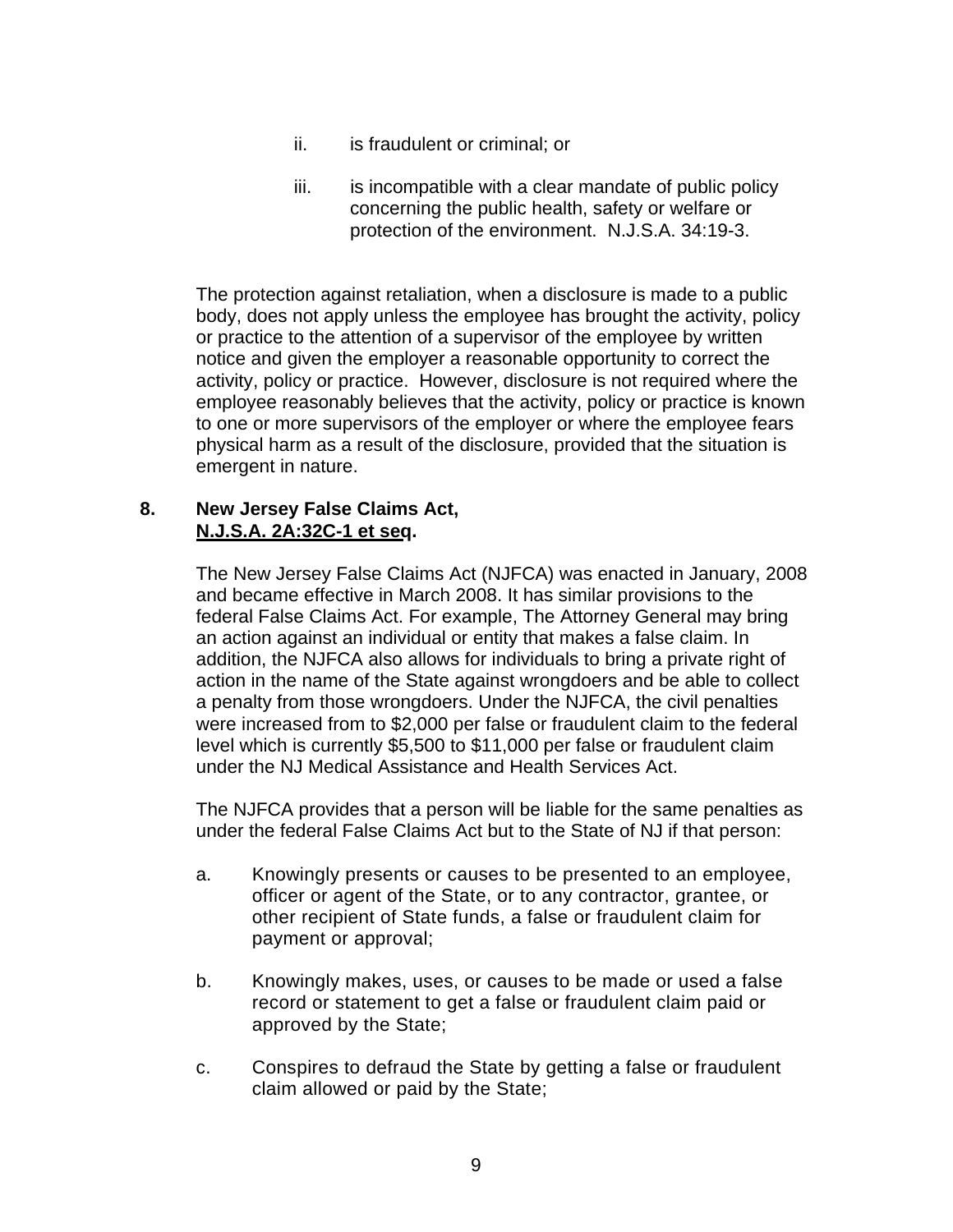- d. Has possession, custody, or control of public property or money used or to be used by the State and knowingly delivers or causes to be delivered less property than the amount for which the person receives a certificate or receipt;
- e. Is authorized to make or deliver a document certifying receipt of property used or to be used by the State and, intending to defraud the entity, makes or delivers a receipt without completely knowing that the information on the receipt is true;
- f. Knowingly buys, or receives as a pledge of an obligation or debt, public property from any person who lawfully may not sell or pledge the property; or
- g. Knowingly makes, uses, or causes to be made or used a false record or statement to conceal, avoid, or decrease an obligation to pay or transmit money or property to the State.

In addition to the above, the NJ False Claims Act has whistleblower protections within it similar to the ones under the federal False Claims Act.

# **E. Websites for Obtaining Additional Information:**

 Deficit Reduction Act – Public Law 109-171 [www.gpoaccess.gov/plaws/index.html](http://www.gpoaccess.gov/plaws/index.html) (insert public law 109-171 in the quick search box)

**New Jersey Statutes** [www.njleg.state.nj.us](http://www.njleg.state.nj.us/)

 U.S. Department of Health and Human Services, Centers for Medicare and Medicaid Services, Deficit Reduction Act <http://www.cms.hhs.gov/DeficitReductionAct/>

Kunto. Robey

Kenneth W. Ritchey Assistant Commissioner

Appendix A: Fraud, Waste and Abuse Poster

 $\frac{1}{2}$  , and the contract of the contract of the contract of the contract of the contract of the contract of the contract of the contract of the contract of the contract of the contract of the contract of the contract